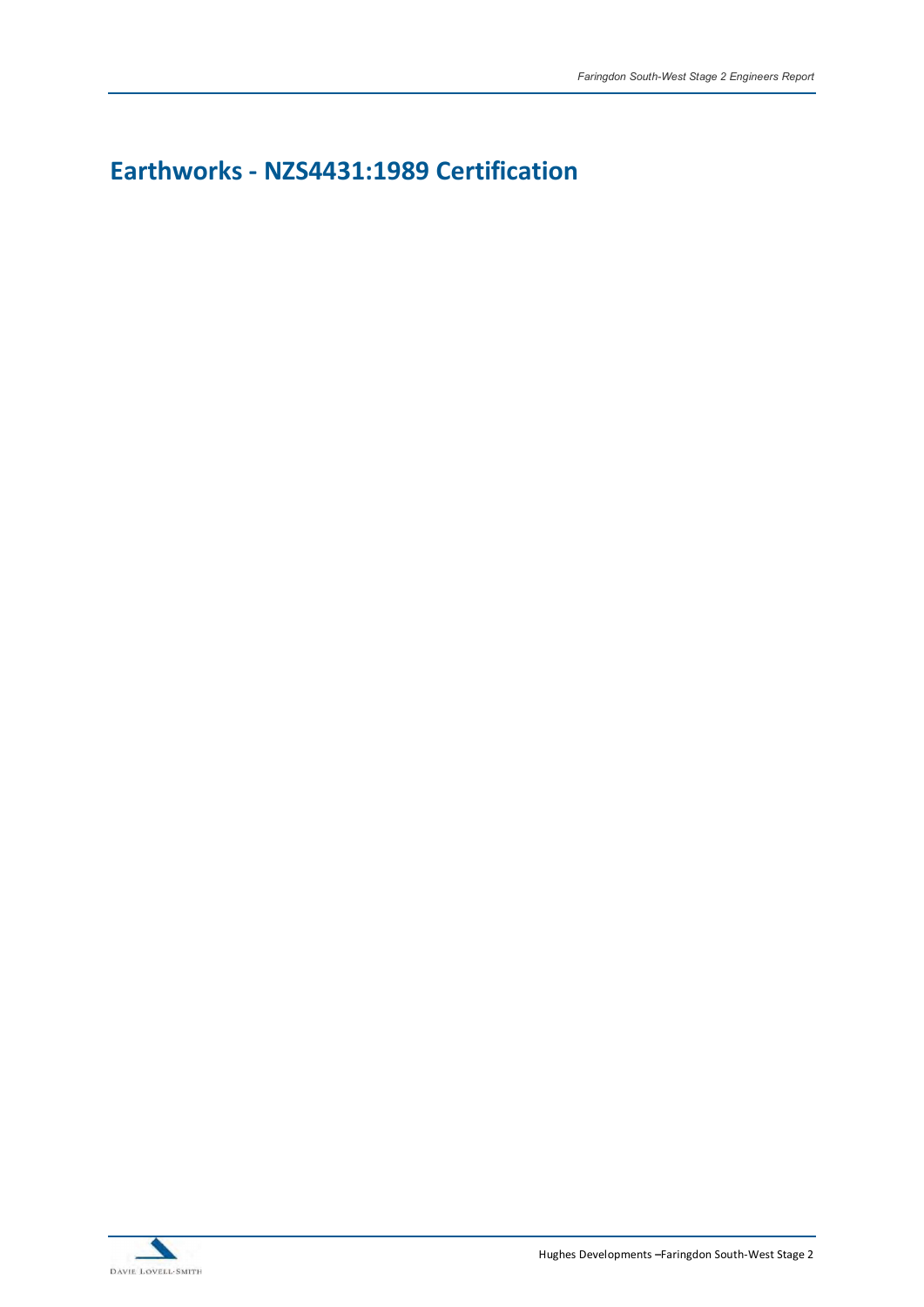### APPENDIX A

STATEMENT OF SUITABILITY OF EARTHFILL FOR RESIDENTIAL DEVELOPMENT

To Selwyn District Council PO Box 90 ROLLESTON, 7643 Attention: Development Engineer

#### STATEMENT OF SUITABILITY OF EARTH FILL FOR RESIDENTIAL DEVELOPMENT

| Subdivision     | <b>Faringdon South-West Stage 2</b> |
|-----------------|-------------------------------------|
| Owner/Developer | R D Hughes Development Ltd          |
| Location        | <b>Selwyn Road, Rolleston</b>       |

The earth fill shown on the attached plan Davie Lovell-Smith Ltd, South-West Faringdon Stage 2 - Earthworks As-built dated March 2022 has been placed in compliance with the terms of NZS 4431:1989.

While work was in progress I retained as my inspecting engineer (or staff under his control) the engineer named below who is registered in terms of the Engineers Registration Act 1924.

#### Jamie Verstappen (Registration Number 1013462)

#### Address: C/- Davie, Lovell-Smith Limited, PO Box 679, Christchurch

During the work, the inspecting engineer or staff under his control made periodic visits of inspection to the site as detailed in this report, Contract No 20256-002, which is attached. Details of the soil testing carried out to check the quality of the fill by the inspecting engineer and his testing agency are also included.

The plan Davie Lovell-Smith Ltd Southwest Faringdon Stage 2 - Earthworks As-built shows the building lots within the Subdivision site which are affected by filling.

In the opinion of the inspecting engineer the following special limitations should be observed:

- Foundation design in all filled lots to take into account the location of the cut/fill interface (to be confirmed on site) and design appropriately.
- This report deals with the fill material only, not the underlying existing material

This certification, that the earth fills have been placed in compliance with the terms of NZS:4431 does not remove the necessity for the normal inspection and design of foundations as would be made in natural ground.

Chartered Professional Engineer

on behalf of: R D Hughes Development Limited Date:02/03/2022

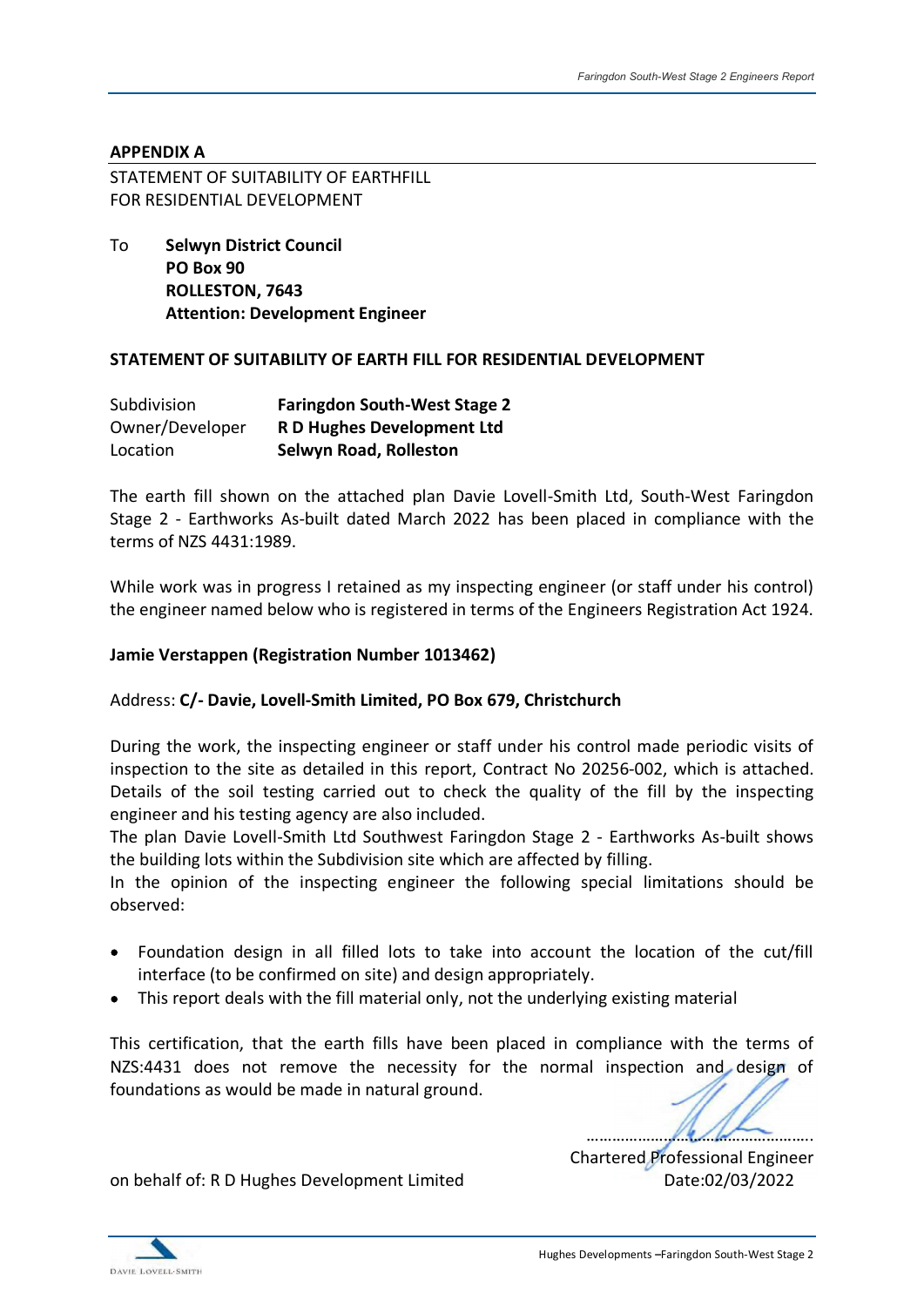# Earthworks - Earthfill As-built plans



Hughes Developments - Faringdon South-West Stage 2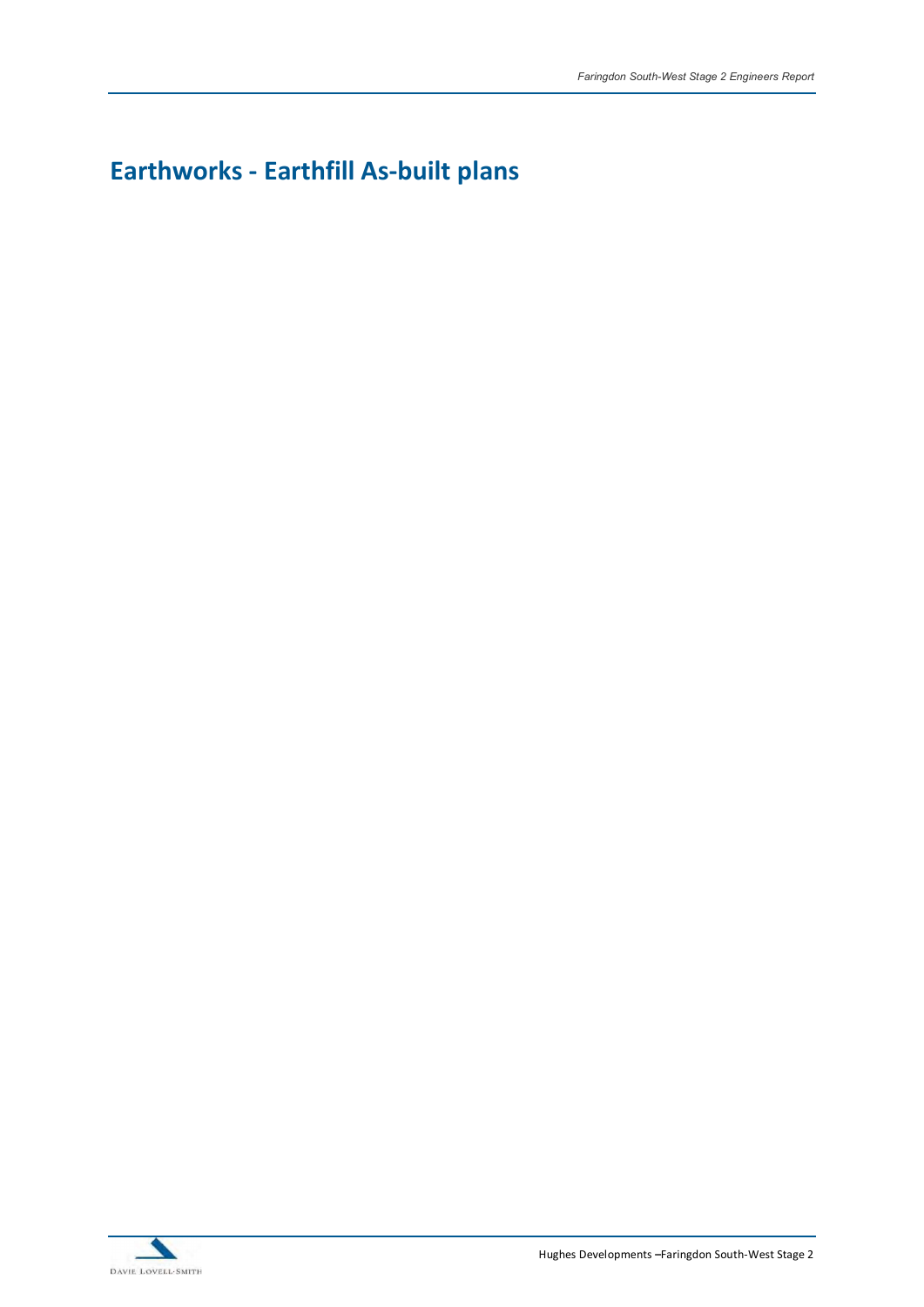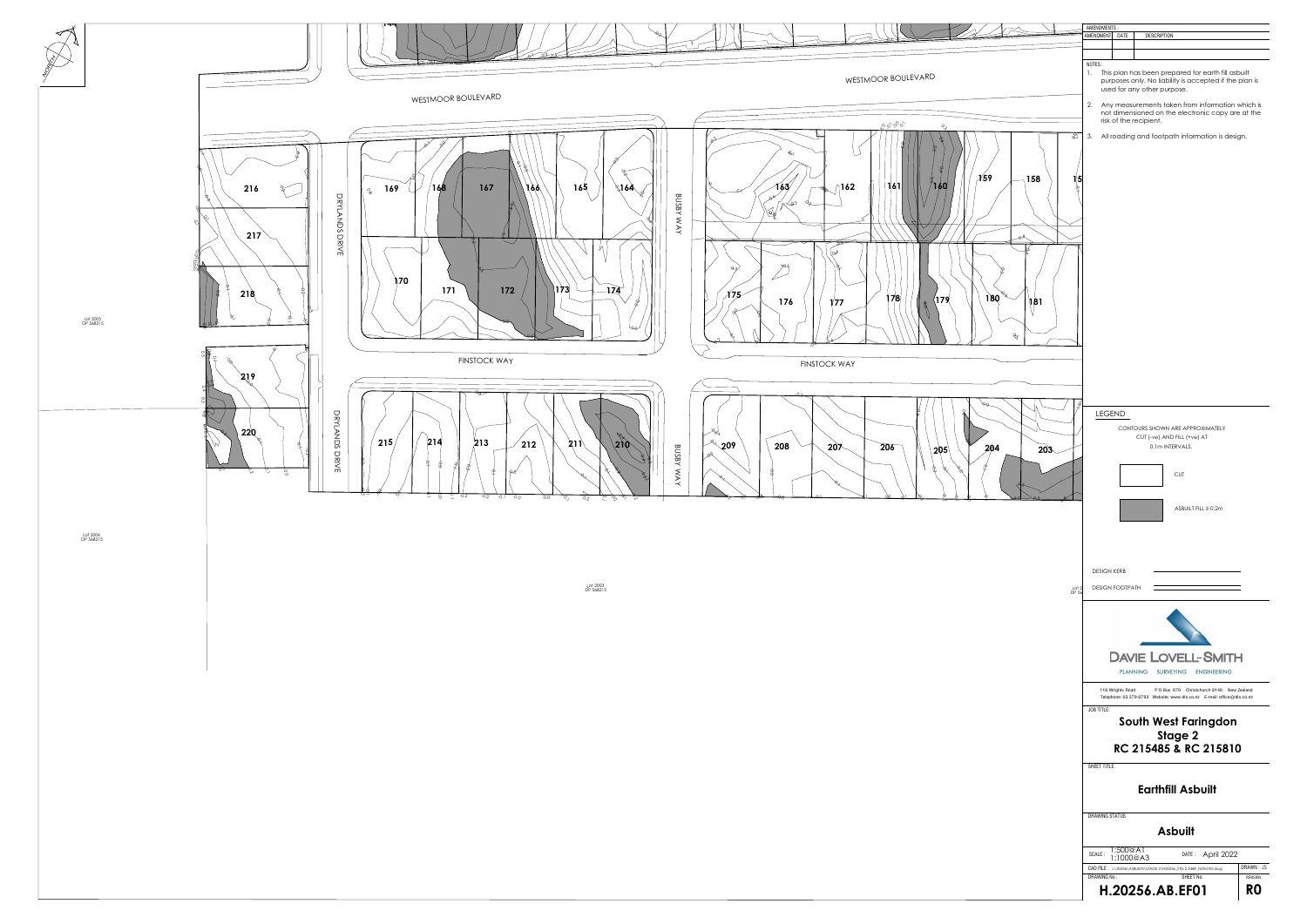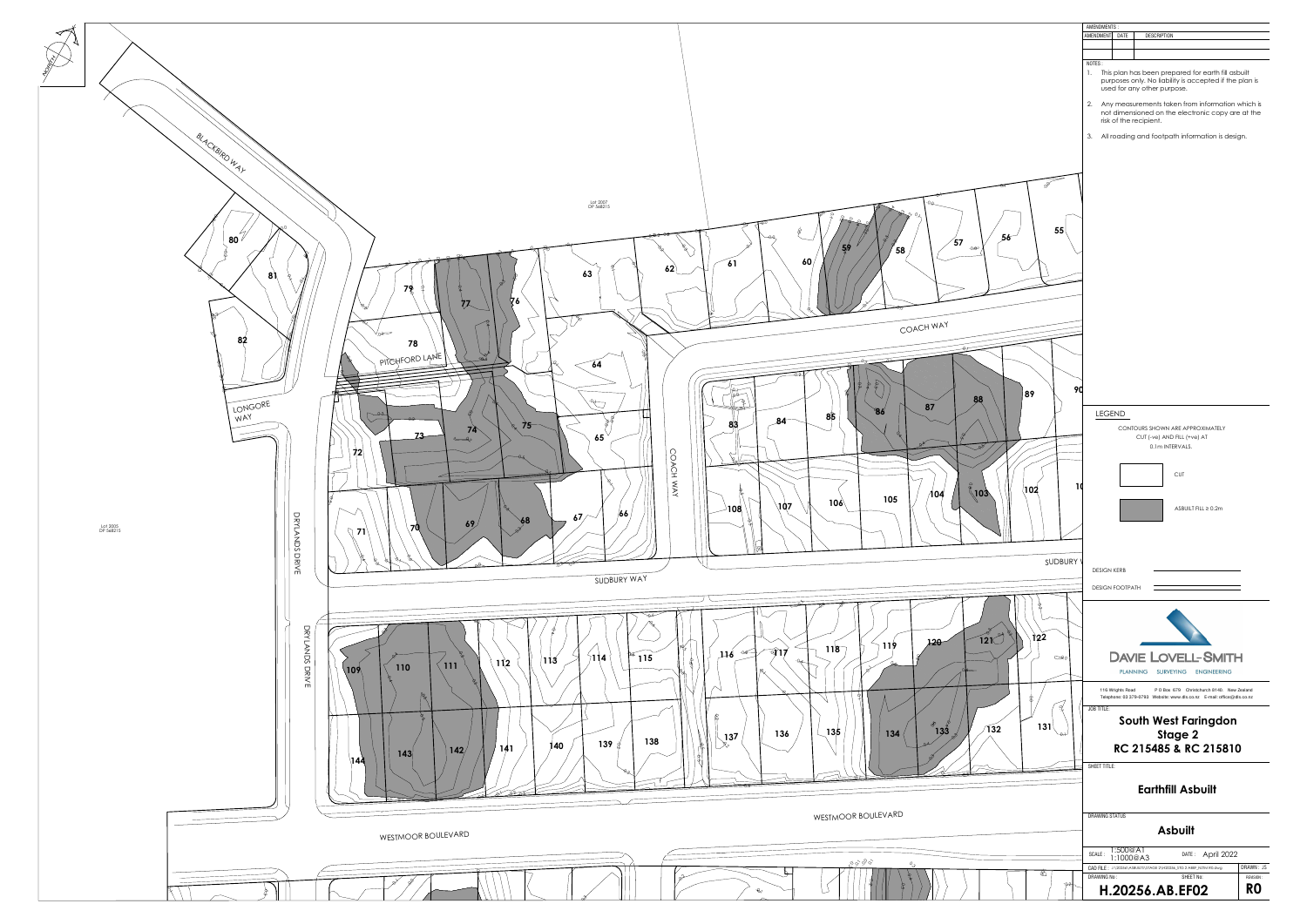